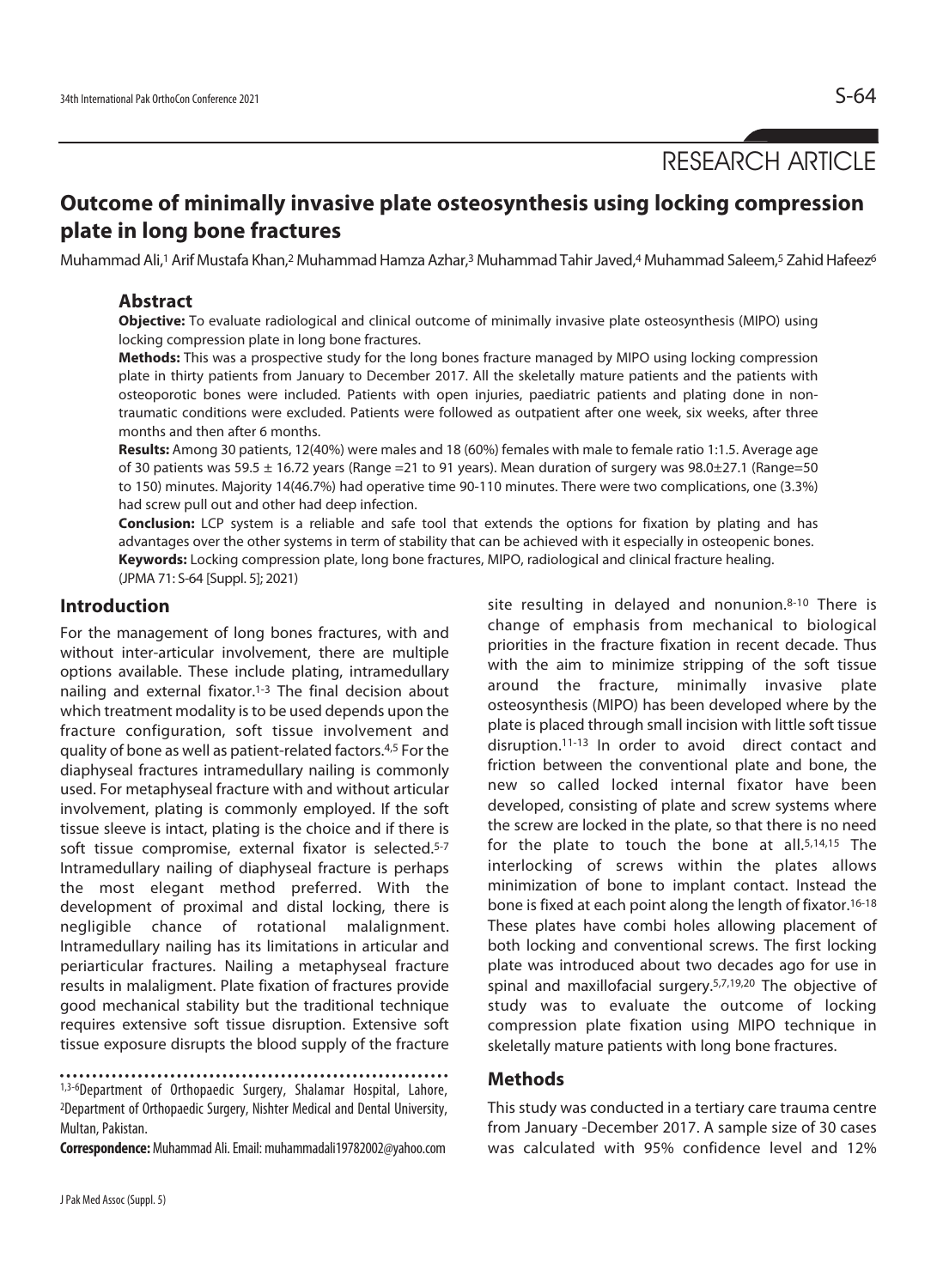### **Appendix: Proforma**

| Outcome of minimally invasive plate osteosynthesis (MIPO) using Locking<br><b>Compression Plate in long bones fractures.</b>                                                                                                                                                                                      |
|-------------------------------------------------------------------------------------------------------------------------------------------------------------------------------------------------------------------------------------------------------------------------------------------------------------------|
|                                                                                                                                                                                                                                                                                                                   |
| Sex: M [] F [] Co-morbids: DM [] HTN [] IHD [] Other ___________________________                                                                                                                                                                                                                                  |
|                                                                                                                                                                                                                                                                                                                   |
| O.R. DETAILS<br>Operating time (incision to skin closure) __________ min<br>Blood Loss Intra-op _________ ml Post-op _______ ml<br>Haemoglobin Preop ________ gm% Post-op _______ gm%<br>Operative procedure<br>Approach<br>Plate size<br>No of screws<br><b>Technical difficulties</b><br>Additional procedure   |
| EARLY COMPLICATIONS: Wound infection Y [ ] N [ ]. Other ______________<br>Hospital stay _________ days                                                                                                                                                                                                            |
| FOLLOW-UP:<br>Week 2 post-op<br>Ambulation status    NWB [ ] PWB [ ] FWB [ ] Bed to chair<br>Range of motion Not permitted [] Partial [] Full []<br>Wound Healed [] Dehiscence [] Infection [] Remark_______<br>X-ray Fixation maintained Y [] N []                                                               |
| Week 6 post-op<br>Ambulation status    NWB [] PWB [] FWB [] Bed to chair<br>Clinical healing []<br>Radiological healing: Gap bridged [] External callus [] Medullary callus []<br>Plate breakage [] Screw pull out [] Screw breakage []                                                                           |
| 3 months' post-op<br>Ambulation status NWB [] PWB [] FWB [] Bed to chair<br>Clinical healing []<br>Radiological healing: Gap bridged [] External callus [] Medullary callus []<br>Plate breakage [] Screw pull out [] Screw breakage []                                                                           |
| 6 months' post-op<br><b>Ambulation status</b><br>NWB [] PWB [] FWB [] Bed to chair<br>Not permitted []<br>Partial [] Full []<br>Range of motion<br>Clinical healing []<br>Radiological healing:<br>Gap bridged [] External callus [] Medullary callus []<br>Plate breakage [] Screw pull out [] Screw breakage [] |
| Revision surgery<br>Aseptic complications<br>Septic complications<br>Implant failure                                                                                                                                                                                                                              |

absolute precision `while taking expected frequency of failure of LCP to be 13%. Total 30 patients of long bones fracture fixed with locking plates using MIPO technique were managed and evaluated during the study period. The inclusion criteria in our study was all skeletally mature patients of both sexes with epiphysealmetaphyseal fractures of long bones, age more than 18 years and patients with osteoporotic bones. Patients with open injuries, paediatric patients and plating done in non-traumatic conditions were excluded from the study. Through history and physical examination was done by primary investigator. All those patients fulfilling the inclusion criteria were enrolled for the study. The study was explained to the patients and informed consent was taken. Data was recorded on a proforma, (Appendix) starting from patient admission. The proforma includes details about the patient, fracture characteristic, operative procedure and follow-up with outcome. For the follow-up, patients were called to the out-patient clinic at second week, fourth week, three months and six months and assessment of clinical and radiological healing was done.

The data collected from the conducted research study was analyzed as follows; gender of participants were represented by M: F ratio. Mean and standard deviation were used to scrutinize continuous response variables such as age, duration of surgery and amount of blood loss. To compare the per-operative and post-operative blood loss and haemoglobin levels independent sample t-test was applied. Before application of bivariate analyses, data normality was checked via Kolmogorov-Smirnov and Shapiro-Wilk tests which shed data to be normal (p >0.05). Patients were followed up to evaluate qualitative response variables such as early complications, post-op ambulation status, range of motion, wound healing, radiological healing, outcome of clinical union and indication for revision surgery. For these qualitative response variables, frequencies and percentages were used. Chi-square analyses were used to study the significance of changes in ambulation status, range of motion, clinical union and radiological union over the follow up period. P-value <0.05 was considered statistically significant.

# **Results**

Among 30 patients of long bone fracture who underwent fixation with locking compression plate (LCP), 12 (40%) were males and 18 (60%) females with male to female ratio 1: 1.5.

Average age of patients was  $59.5\pm16.72$  (Range = 21 to 91) years. The commonest age group was 61-70 years in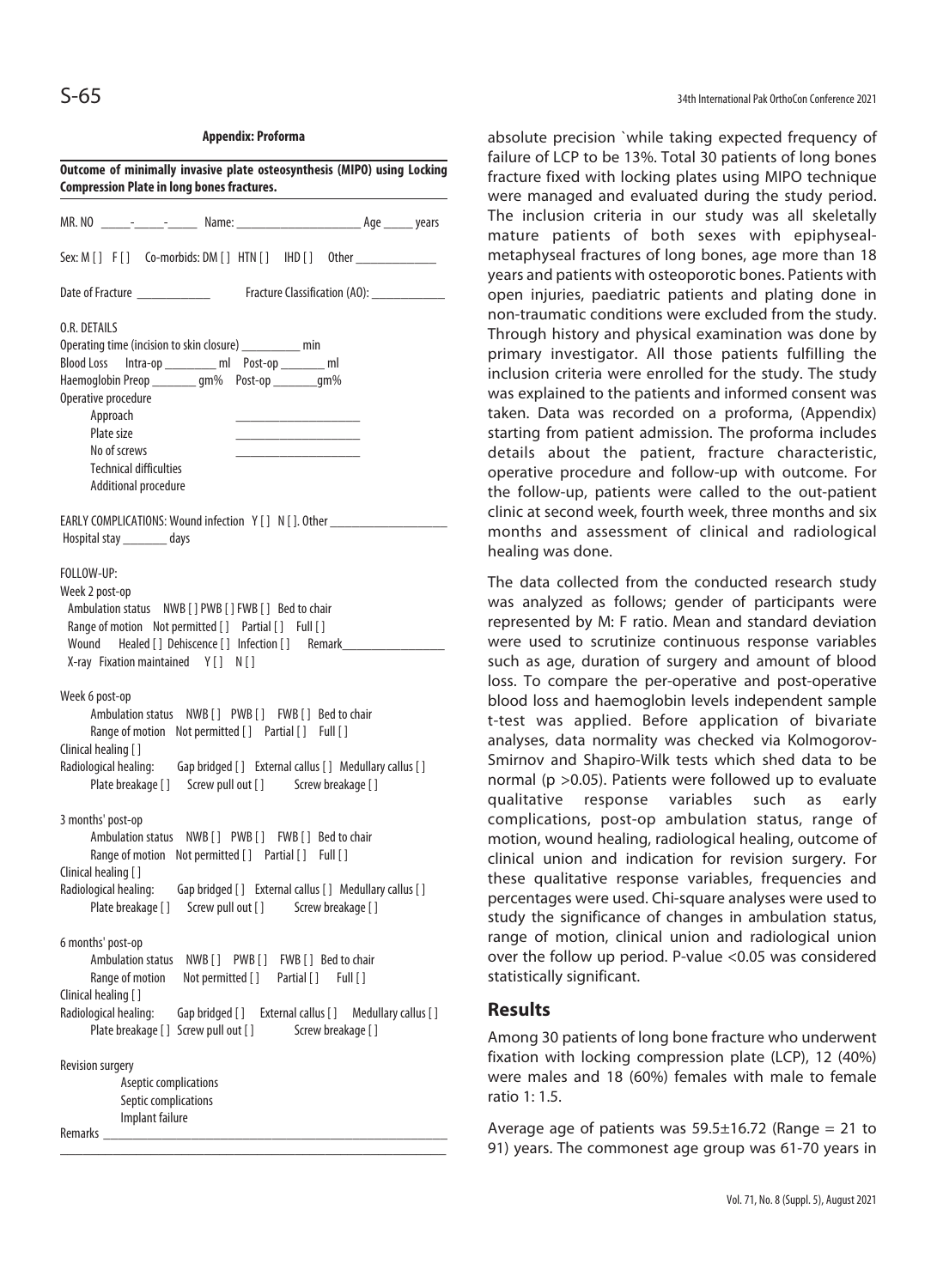**Table-1:** Long Bone characteristics among patients.

| <b>Bone &amp; Region</b> | Number of participants (%) |
|--------------------------|----------------------------|
| <b>Humerus</b>           | 12(40.0)                   |
| • Humerus proximal       | 8                          |
| • Humerus midshaft       | 3                          |
| • Humerus distal         |                            |
| Femur distal             | 12(40.0)                   |
| Tibia                    | 5(16.7)                    |
| • Tibia proximal         | 3                          |
| • Tibia distal           |                            |
| Radius/ulna Proximal     | 1(3.3)                     |

**Table-2:** Radiological healing time at 6weeks, 3 months and 6 months.

| <b>Follow up</b> | <b>Radiological healing</b> |                    |  |
|------------------|-----------------------------|--------------------|--|
|                  | Gap bridge                  | No bridging of gap |  |
| 6 weeks          | $20(66.7)$ *                | 10(33.3)           |  |
| 3 months         | $25(83.3)$ *                | 5(16.7)            |  |
| 6 months         | $28(93.3)$ *                | 2(6.7)             |  |

Chi-square test, \*Changes in proportion over time significant at  $p \leq 0.001$ . Values given in parenthesis are percentages.

**Table-3:** Clinical union at 6 weeks, 3 months and at 6 month.

| <b>Follow up</b> | <b>Clinical union</b> |        |
|------------------|-----------------------|--------|
|                  | Yes                   | No     |
| 6 weeks          | $28(93.3)$ *          | 2(6.7) |
| 3 months         | $28(93.3)$ *          | 2(6.7) |
| 6 months         | $28(93.3)$ *          | 2(6.7) |

Chi-square test, \*Changes in proportion over time not significant. Values given in parenthesis are percentages.

which 11 (36.7%) patients were observed.

Regarding bone involvement, 12 (40%) patients had humerus fracture in which 8 were proximal, 3 mid shaft and 1 distal humerus fractures. Fracture of distal femur was found in 12 (40%) patients. Tibia fracture was seen in 5 (16.7%) patients, proximal in 3 and distal tibia fracture in 2 patients. Proximal Radius/ ulna fracture was found in 01 (3.3%) patient as shown in (Table-1).

Diabetes mellitus was the commonest comorbidity that was found in 8 (26.7%) patients followed by ischaemic heart disease in 3 (10%), hypertension in 2 (6.7%) and other comorbids were observed in 2 (6.7%) patients. Fifteen (50%) patients had no comorbidities. Mean duration of surgery was  $98.0 \pm 27.1$  (Range = 50 to 150) minutes. Majority (46.7%) of the patients had operative time 90 - 110 minutes. Early complications were observed in only two patients such that 01(3.3%) patient had shown screw pull-out and 01(3.3%) had deep infection as shown in Figure-1.



**Figure-1:** Complication of locking compression plate of long bones.

Postoperatively, the limbs were protected in a brace for 2 weeks until subsidence of swelling and removal of stitches. Active and passive range of-motion exercises were allowed at the respective joints at 2 weeks to prevent stiffness and to strengthen the muscles. Postoperative range of motion at 2 weeks showed that 29 out 30 (96.7%) patients had partial range of motion at their respective joints while only one (3.3%) patient of upper limb fracture had full range of motion at their respective joint. However, at 6 weeks, 27 out of 30(90%) patients had full range of motion at their respective joints while only 3 (10%) had partial range of motion at their respective joints. Full range of motion was observed in 29 (96.7%) out of 30 patients at 3 months follow up but one patient having upper limb fracture was not permitted ROM due to pain however this patient had partial range of motion at 6 months postoperative follow up.

Regarding postoperative ambulation status 14 (46.7%) out of 17 patients having lower limb fractures had started non weight bearing (NWB) and 3 (10%) had bed to chair ambulation. Similarly, after 6 weeks 14 (46.7%) patients were non weight bearing (NWB) and 3 (10%) had partial weight bearing ambulation (PBW) (p=0.001). At 3 months, significantly high number of patients i.e. 13 (76.5%) were full weight bearing(FWB) and 4 (23.5%) patients were partial weight bearing(PWB) (p=0.001). All 17 patients of lower limb fracture had full weight bearing (FWB) ambulation at 6 months' postoperative follow up. Postoperative wound healing was observed in significantly high number of patients i.e. 29 (96.7) patients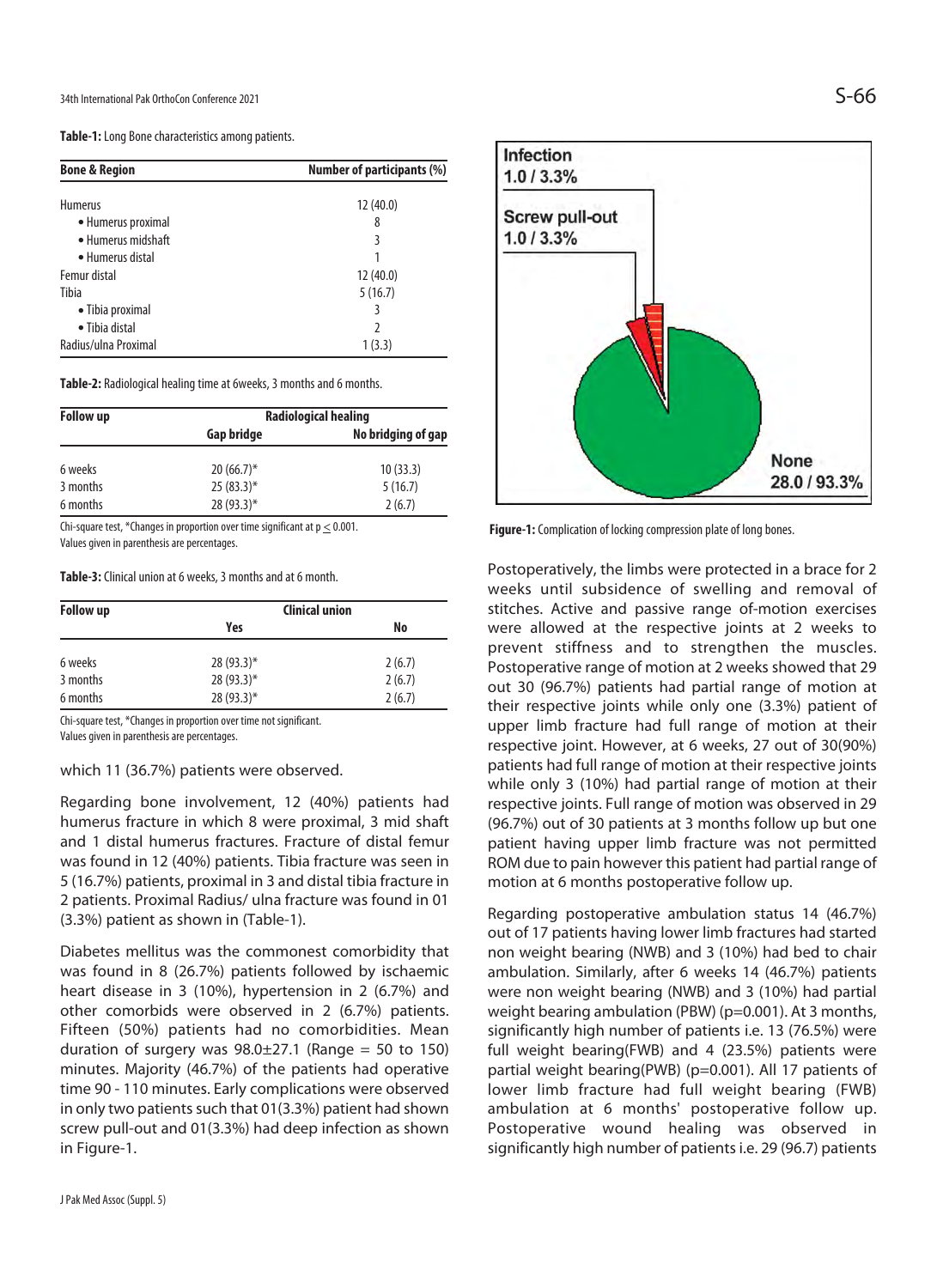

**Figure-2:** (A-D): X-rays showing fracture of midshaft humerus (A), treated by LCP fixation (B). Patient presented after 3 weeks with failure of screws (C), which was managed successfully with revision of fixation with longer plate and bone grafting (D).

(p<0.001), but one (3.3%) patient had wound dehiscence.

At 6 weeks, radiological healing response showed that 20 (66.7%) out 30 patients had gap bridged and 10 (33.3%) patients had no bridging of gap. Significant number of patients i.e. 25 (83.3%) had gap bridged on 3 months follow up. At the time of postoperative follow up after 6 months except 2(6.7%) patients who had no bridging of gap, 28 (93.3%) patients had gap bridged (Table-2). Data reveals significant response of healing on radiological images (p=0.001).

Out of 30, 28 (93.3%) patients were seen with complete clinical union at the time of postoperative follow up at 6 weeks, but, 2 (6.7%) patients were not clinically united. A similar response of clinical union was observed till 6 months (Table-3). Data reveals significant proportion of patients with clinical union. (p=0.001).

Indication for revision surgery was seen in 2 (6.67%) patients, 01(3.3%) with screw pull-out in mid shaft of humerus as shown in the radiographs where revision surgery in the form of longer plate and bone grafting was performed as shown in (Figure-2) and 01 (3.3%) with proximal humerus fracture had deep infection which was debrided and was converted to hemiarthoplasty in the second stage.

# **Discussion**

In an effort to overcome the limitations associated with traditional plating methods, primarily for osteoporotic bones, therefore, locked plate technique was evolved.11 The evolution of screw torque and plate bone interface, friction is unnecessary with locked plate design. This technique significantly minimizes the amount of soft tissue compromise required for plating, conserving the periosteal blood supply and facilitating the use of MIPO technique. With the advent of locked plate, orthopaedic surgeons can manage the fracture with indirect reduction.12 The ease of application and fewer complication in early clinical trials have contributed to the proliferation of this technique.

We use this technology in all skeletally mature patients with long bones fractures and fractures in osteopenic bones.

The mean duration of surgery in our study was 98.0±27.1 (range= 50-150) minutes. According to the study conducted by Hasenboehler et al,<sup>10</sup> the mean operative time was 86.6 min (range= 50-170) which is comparable to our study. We achieved good results regarding ambulation and union rates. All patients with lower limb fractures showed full weight bearing (FWB) at 6 months (range= 12-24 weeks). In the study conducted by Hazarika et al.11 Time to full weight bearing (FWB) for the lower limb fracture was 18.1weeks (range= 8-32 weeks). These results are comparable to our study. Full range of motion (ROM) at respective joint was observed in 29(96.7%) at 3 months. Out of twenty-nine, twelve patients had upper limb fractures and 17 had lower limb fractures. One patient of humerus shaft fracture was not permitted full range of motion (ROM) at 3 months due to pain but was permitted partial range of motion (ROM) at 6 months postoperative follow up. In a retrospective study conducted by Hasenboehler, Ricci D et al,16 on application of LCP using minimally invasive technique (MIPO) in 32 diaphyseal fractures and distal tibia fractures. All patients (100%) attained full range of motion (ROM) by about 9 months. These results are comparable with our study.

We had only 01(3.3%) patient with wound related complication (wound dehiscence), while 29 (96,7%) had no complications related to the wound. Fracture healing was defined as radiological evidence of bridging mature callus combined with pain free full weight bearing. Out of 30 patients, 28(93.3%) had complete healing at 6 months period. In 02 (6.7%) patients there was no radiological healing at 6 months. Koukakis et. al.12 shared their experience using proximal humerus interlocking osteosynthesis (PHILOS) plate in proximal humerus fracture. In their study over the span of three years, 20 patients with mean age of 62 years were treated with PHILOS plate. They reported 100% rate of fracture union. These results are comparable to our study. We had 2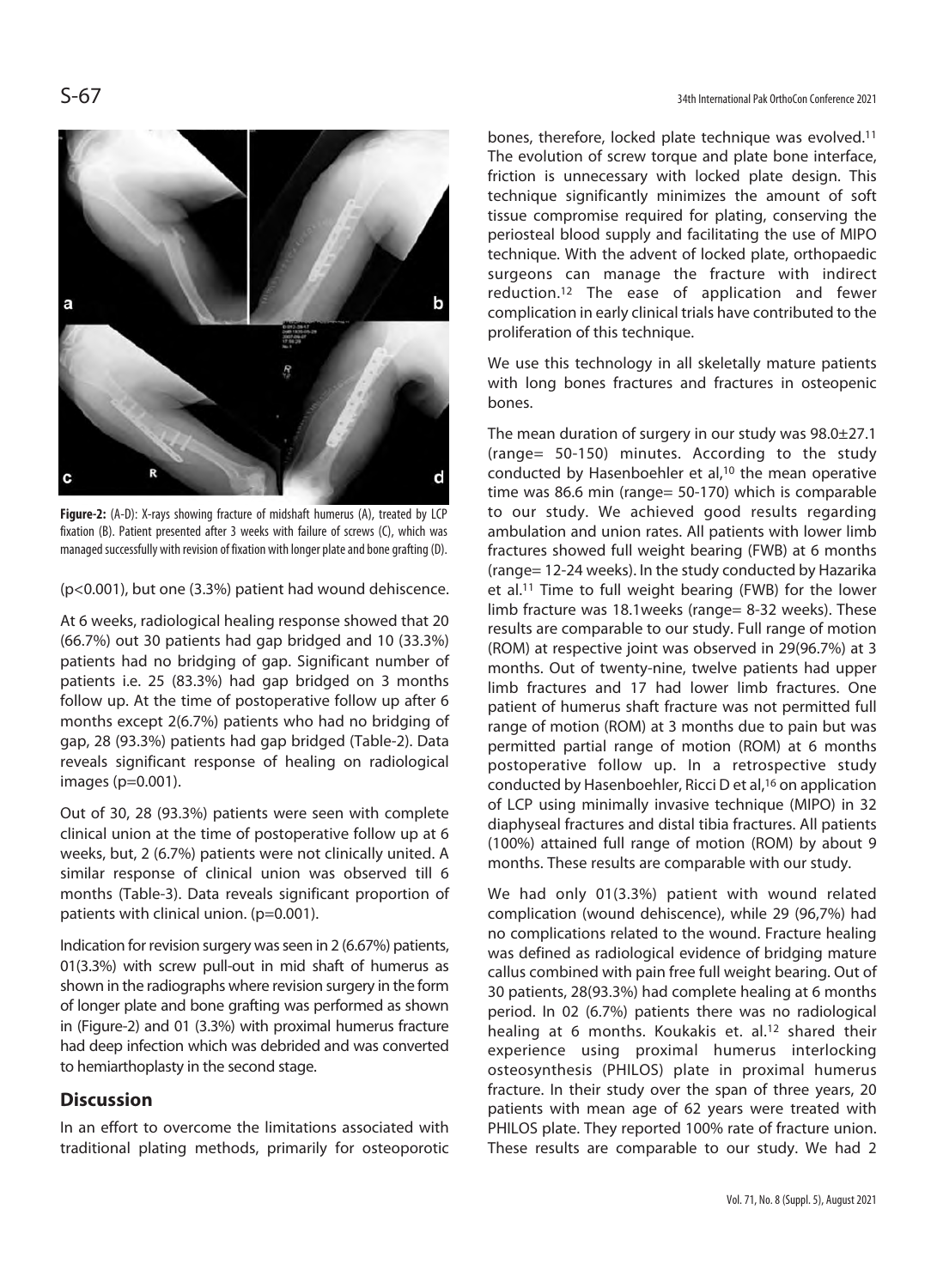complications, one with screw pullout and another had deep infection. Both of them required revision surgery. The patients with screw pullout from the humeral shaft required removal of plate and screws followed by redoplating with longer LCP and bone grafting. The patient with deep infection following fixation with PHILOS was managed with wound debridement, removal of plate and intravenous antibiotics. He was later on managed with shoulder hemiarthoplasty.

Sommer et al<sup>20</sup> in a case series of 144 patients 169 fractures, treated with locking compression plate (LCP) reported 27 complications (16%), including 5 implant loosening and four cases of implant breakage. According to him implant failure was the result of intraoperative technical error, including the use of two short plates and those that did not have adequate spanning segments (empty screw hole) over the fracture site.

Button et. al.2 reported 4 (18%) cases of LISS (Less invasive stabilization system) failure in distal femur fractures. Out of these 4 cases 2 included implant breakage. Premature weight bearing without evidence of fracture healing was attributed cause in both patients. Two remaining cases of failure involved proximal screw pullout. According to the author, two anterior plate placement resulted in insufficient proximal fixation.

Vallier et al<sup>21</sup> reported on a failure locking compression plate (LCP) fixation in 6(13%) out of 46 distal femur fixation. In the series, 2 failures were due to plate breakage secondary to fatigue from the motion through non-union. The remaining 4 cases failed secondary to screw breakage at screw-plate interface. Interestingly each of these reported cases had medical comorbidities like DM, obesity, tobacco use and osteoporosis.

We had 12 patients with distal femur fracture treated with Locking compression plate (LCP-DF), with no complications regarding the plate breakage, screw pullout, varus drift, malalignment, delayed and nonunion. Our results in distal femur fractures was better (100%) as compared to studies mentioned above. But we had a small sample size.

There are several limitations in our study. Firstly, our study included two surgeons performing the procedure. While a standard protocol was applied for all the surgeries, slight variations in surgical technique as well as individual learning curve associated with performing a new procedure or use of a new implant could have influenced the result of the study. Secondly there was no control group of the patients treated conservatively or with an alternative implant.

# **Conclusion**

The invention of locking compression plate (LCP), which has been in practical use since 2001, has revolutionized the plating system for treating fractures of long bones. This helps orthopaedic surgeons to reduce the risk of complications observed earlier. The results of our study prove that LCP system is a reliable and safe tool that extends the options for fixation by plating and has advantages over the other systems in terms of stability achieved in osteopenic bones. Our results showed, 28 (93.3%) patients with complete clinical union at six weeks postoperative follow up and 29 out of 30 patients to acquire full ROM at three months. One patient with Humerus fracture could achieve partial range of movement at this time. We can conclude that the LCP system is a reliable and safe tool, that extends the options for fixation by plating and has advantages over the other system in terms of stability achieved specially in osteopenic and pathological bones.

## **Disclaimer:** None.

**Conflict of Interest:** None.

**Funding Disclosure:** None.

# **References**

- 1. Brunner A,Thormann S, Babst R. Minimally invasive percutaneous plating of proximal humeral shaft fractures with the Proximal Humerus Internal Locking System (PHILOS)J Shoulder Elbow Surg. 2012;21:1056-63.
- 2. Button G, Wolinsky P, Hak D. Failure of less invasive stabilization system plates in the distal femur: a report of four cases. J Orthop Trauma 2004; 18:565-70.
- 3. Cantu RV, Koval KJ. The use of locking plates in fracture care. J Am Acad Ortho Surg 2006; 14:183-90.
- 4. Curtis R, Goldhahn J, Schwyn R, Regazzoni P, Suhm N. Fixation principles in metaphyseal bone- a patent based review. Osteporosis Int 2005; 16:54-64.
- 5. Egol KA, Kubaik EN, Fulkerson E, Kummer FJ, Koval KJ. Biomechanics of locked plates and screws. J Orthop Trauma 2004; 18: 488-93.
- 6. Fulkerson E, Egol KA, Kubiak EN, Liporace F, Kummer FJ, Koval KJ. Fixation of diaphyseal fractures with a segmental defect: a biomechanical comparison of locked and conventional plating techniques. J Trauma 2006;60:830-5.
- 7. Giannoudis PV, Schneider E. Principles of fixation of osteoporotic Fractures. J Bone Joint Surg Br 2006; 88-B:1272-8.
- 8. Greiwe RM, Archdeacon MT. Locking plate technology: current concepts. J Knee Surg 2007; 20:50-55.
- 9. Hanif M, Shakeel K, Ghauri SK, Bhutta AI, Arshad R.Management of Close Comminuted Femoral Shaft Fractures in adults: Comparison of Closed Interlocking Intramedullary Nailing and Minimally Invasive Plate Osteosynthesis. Biomedica 2003; 19:18-23.
- 10. Hasenboehler E, Rikli D, Babst R. Locking Compression Plate with minimallyinvasive plate osteosynthesisdiaphyseal and distal tibial fracture: A retrospective study of 32 patients. Injury. 2007; 38:365-70.
- 11. Hazarika S, Chakravarthy J, Cooper J.Minimally invasive locking plate osteosynthesis for fractures of the distal tibia--results in 20